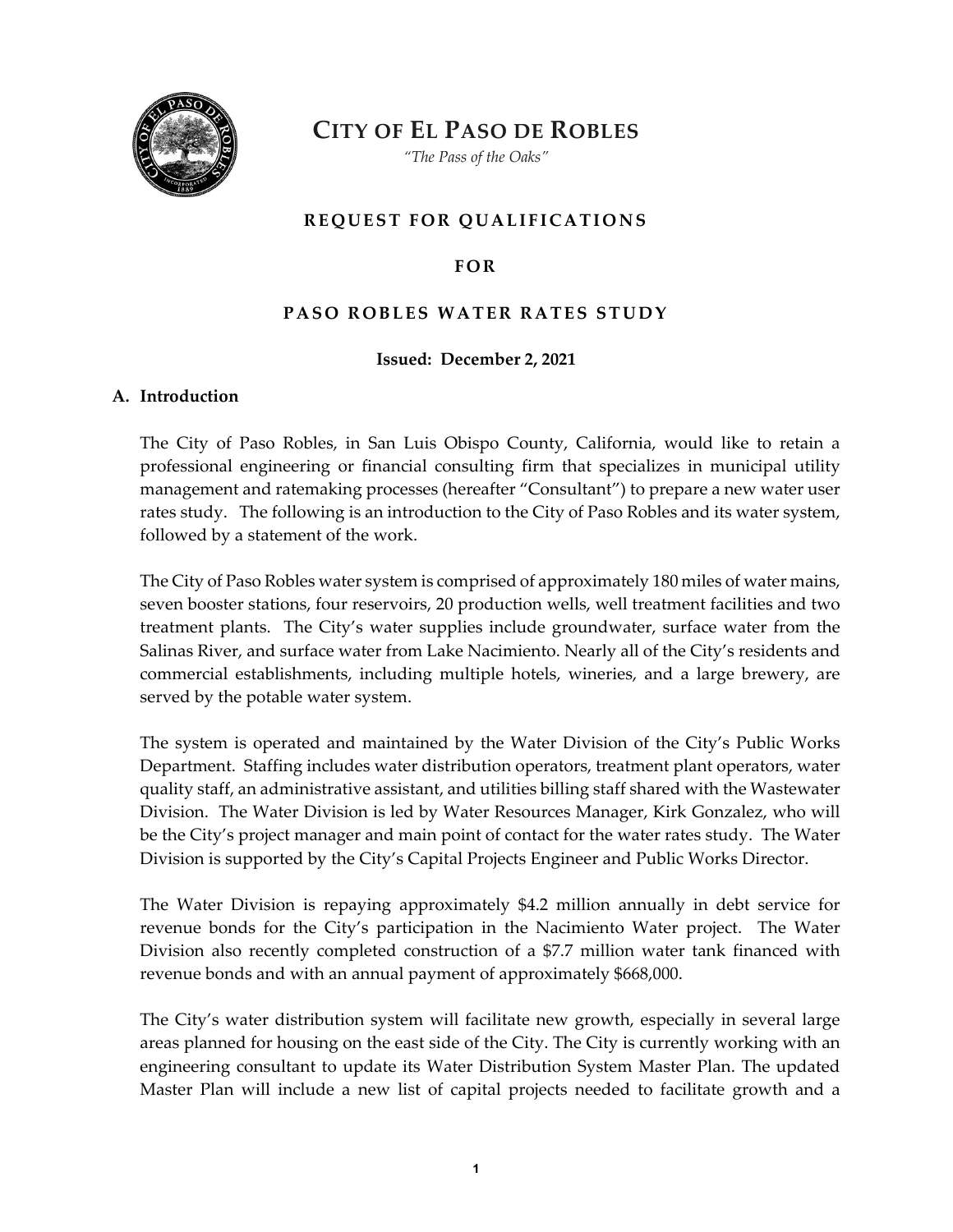recommended strategy (i.e., annual cost estimate) for renewal of the existing water distribution system. The updated Master Plan will be completed and presented to City Council for adoption in early 2022. The project list and renewal strategy in the Master Plan will be the basis of a multi-year capital improvement program budget that will be an important input to this project.

All costs associated with operation and maintenance of the City's water production, transmission, treatment and distribution facilities are paid by the City's Water Fund. Water Fund revenues come from charges for water service billed to approximately 10,800 customers and connection fees charged when new development connects to the water system. The City's Administrative Services Department administers billing and collections and maintains a full database of utility billing data that is available for this project. Revenue to the Water Fund was \$15.4 million in fiscal year 2019/20.

The City last updated its water user rate study in 2015. Based on the rate study, the City adopted new water rates (fixed monthly charge plus volumetric charge) which took effect in January 2017 and gradual increases to both the fixed and volumetric charges over the five year study period, with the last increase taking effect in January of 2021.

## **B. Statement of Work**

The project will include full analysis of the existing financial condition of the Water Fund and preparation of a spreadsheet-based financial model. The model will include all of the various key inputs described above, including operation and maintenance expenses, debt obligations, and a new capital improvement program. The project will require extensive collaboration with City staff, particularly the Water Resources Manager and the Finance Manager.

The City anticipates modest water rate increases will be needed. The purpose of the study will be to effectively communicate to typical ratepayers and elected officials the need for any increases and comply with California Constitution Article XIII (commonly referred to as "Proposition 218") rate change procedures.

Key deliverables for this project will likely include a series of technical memorandums, draft and final rate study reports, and an electronic version of the financial model. Technical memorandums should include results of analysis and recommendations to help City staff make timely decisions. The draft and final report should meet all the requirements described above and be written in a manner that is easy for a typical City water customer to understand.

Since water rate increases are anticipated, the Consultant's scope of work will also include preparation of a draft "Notice of Public Hearing for Proposed Water Rates Increases" that complies with Proposition 218.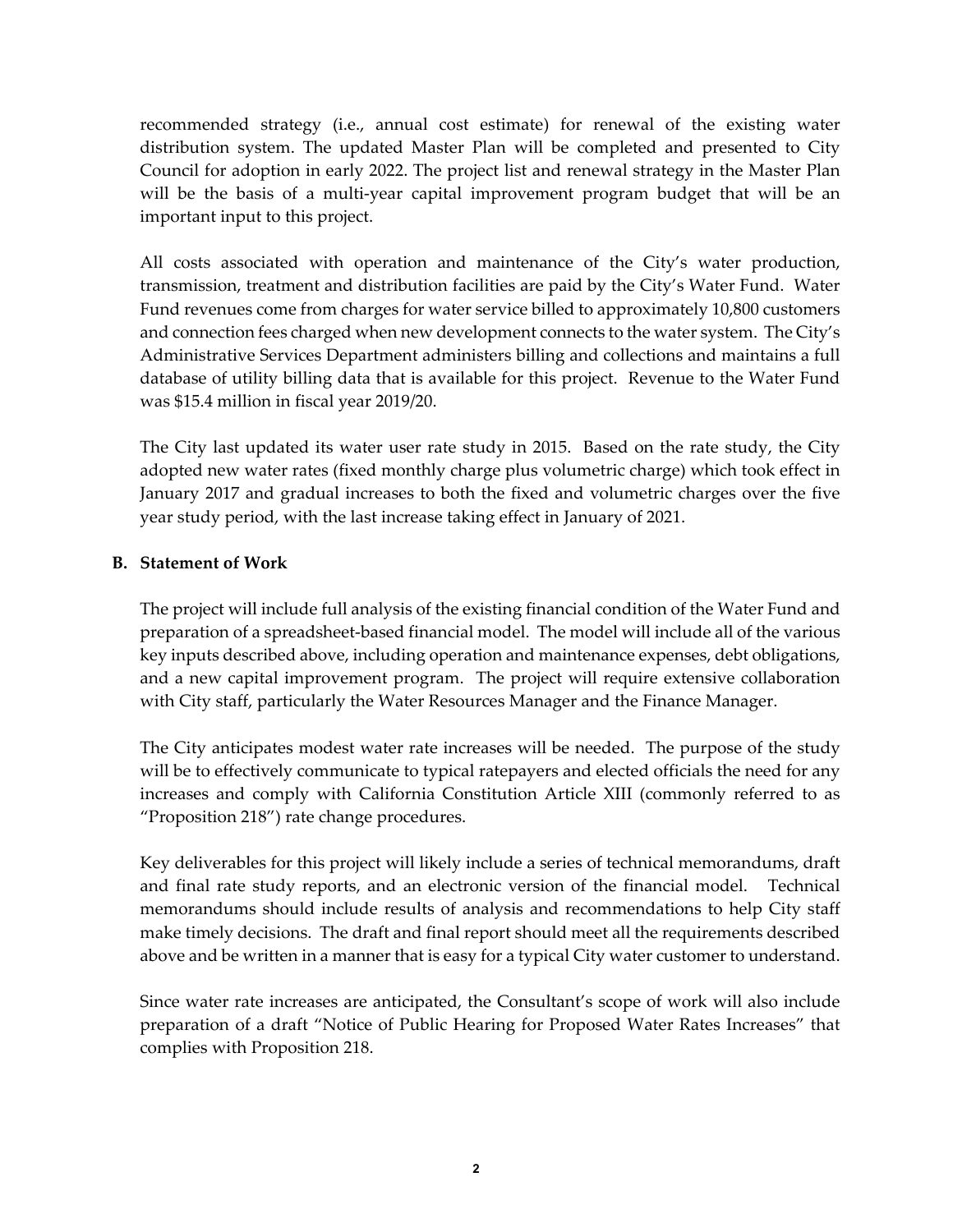Multiple face-to-face meetings and teleconferences with City staff will likely be needed to effectively complete this project. The City envisions a formal kickoff meeting, workshops with multiple City staff to make key decisions, and teleconferences to track progress along the way and presentation of the study to City Council when proposed for adoption.

The City intends to select a consultant and issue a notice to proceed in early 2022. The City would like the water rate study to be complete and ready for City Council adoption within six months of issuing the notice to proceed.

The City is open to additional related tasks that will add value and help the City's Water Division fulfill its mission to safely and reliably serve the community's needs for potable water in the most cost-effective manner possible.

# **C. Statement of Qualifications and Screening Process**

At this time, the City requests a simple Statement of Qualifications (SOQ) from professional consulting firms that are interested in this project. There is no specified format or content for the SOQ, except the document should: 1) clearly identify the firm, and any proposed subconsultants, 2) provide a statement of what especially qualifies your firm to perform this work, 3) briefly describe the experience, background, academic training and registration of key personnel who will actually be working on the project, and 4) be signed by an authorized corporate officer. The SOQ should be no longer than 10 pages (excluding resumes).

In order to help the City assess your firm's qualifications and ability to effectively communicate to ratepayers, please attach a sample or two of actual published notices of public hearing your firm authored for other similar projects/agencies (such examples are not counted in the 10-page document limit).

The City will convene a committee to review the SOQs and recommend a short list of firms (two or three) to invite to submit full proposals for further consideration. The City will expect the proposal to include a complete scope of services based on the statement of work above, as well as a fee estimate and project schedule.

# **D. Submittal Deadline**

Please submit four (4) hard copies and one electronic copy (pdf) of the Statement of Qualifications no later than **5:00 p.m. on Wednesday, January 5th, 2022**.

Proposals must be delivered to: City of Paso Robles Attn: Kirk Gonzalez Interim Water Resources Manager 1000 Spring Street